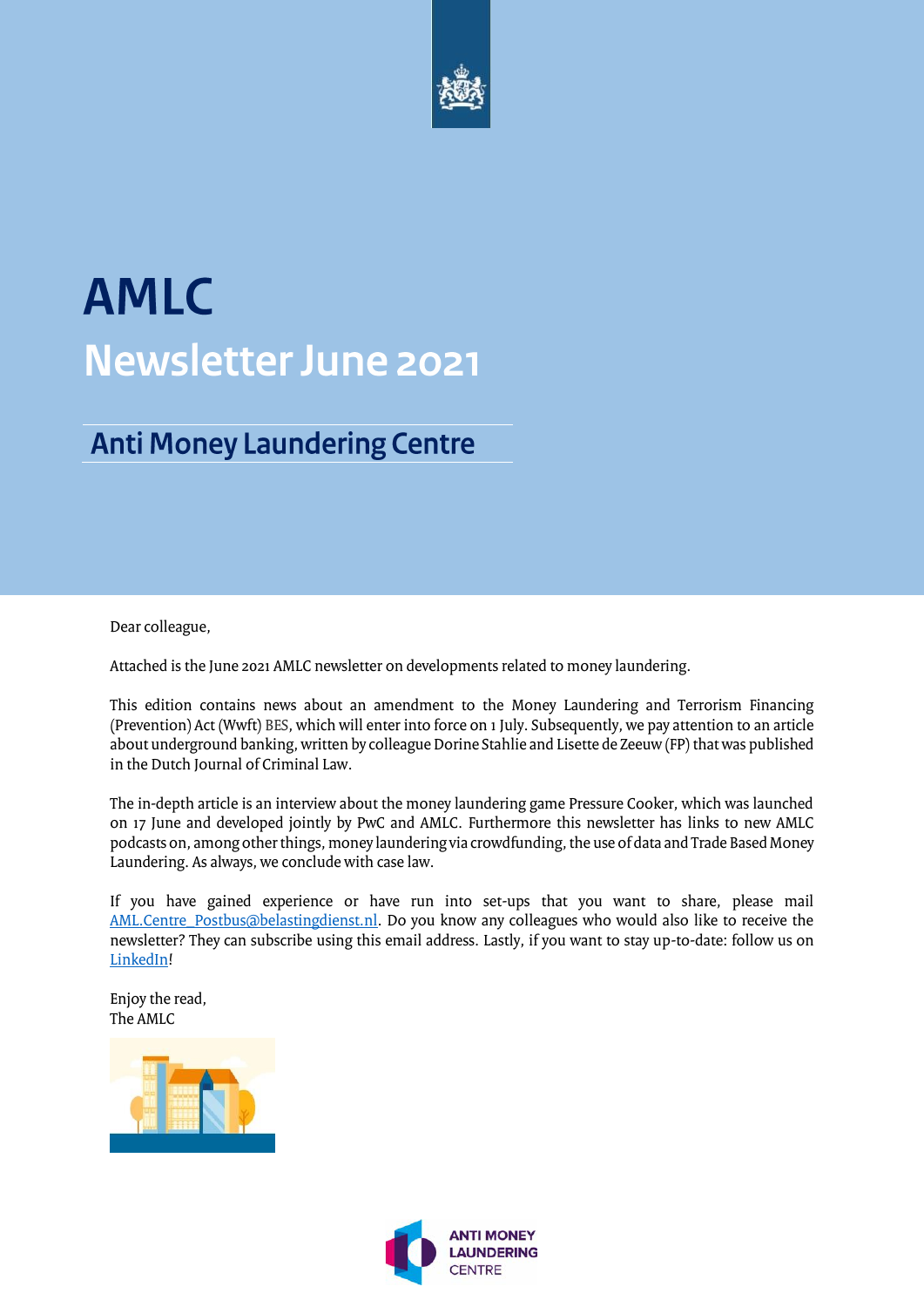### **News**

#### **Amendment to the Wwft BES**

On 1 July, an amendment to the Wwft BES comes into force tightening up the preventive measures against money laundering and terrorist financing in the Dutch Caribbean. There will be new obligations for institutions to draw up a risk assessment, policies, procedures and courses of action (more emphasis on a risk-based approach). The definition of a 'politically exposed person' (PEP) has been broadened, a legal principle has been included to align the definition of a UBO with the European-Dutch definition, the relationship between obligations under the Wwft BES and the client privilege of lawyers and civillaw notaries has been clarified, and a dean from the European Netherlands, appointed by the general council of the Netherlands Bar will oversee compliance with the Wwft BES by the legal profession in the Caribbean Netherlands. You can find the parliamentary document[s here.](https://zoek.officielebekendmakingen.nl/dossier/35458)

#### **Underground banking**

The June issue of the Dutch Journal of Criminal Law (*Tijdschrift voor Strafrecht*) includes a comprehensive article by Dorine Stahlie (AMLC) and Lisette de Zeeuw (FP) on recent case law on underground banking. There is no doubt that the underground banking system facilitates criminals. The criminal pays for anonymity and can thus circumvent the regular financial system, which is armed with all kinds of safeguards to combat money laundering. Investigative services and the Public Prosecution Service are therefore keen to tackle underground banking involving

criminal money. This is mainly done through the money laundering articles. Given the importance of taking an effective approach to money laundering facilitators, recent case law on this subject has been further examined and clarified for legal practice. What are the requirements set in recent case law for proving money laundering through underground banking? And what is enough to justify a suspicion of money laundering suspicion, and when are additional circumstances required? Recent case law on subjects such as unlicensed banking has also been included to provide a broader view of this subject. The article is also available to our newsletter readers and can be found here. article is also available to our newsletter readers and can

#### **AMLC-podcasts**

New podcasts! Money laundering through crowdfunding, money laundering through the use of the courts, Trade Based Money Laundering (TBML), the use of data and analysis tools in the fight against money laundering, discussion of FATF reports ... short podcasts of a few minutes and more extensive.... for financial investigators and for private parties.... there is something interesting for everyone! You will find our podcast[s here](https://anchor.fm/amlc-podcast) and you can click through to your favourite platform, for example, Spotify.



Want to stay up to date with new podcasts? Follow us o[n LinkedIn.](https://nl.linkedin.com/company/amlc)

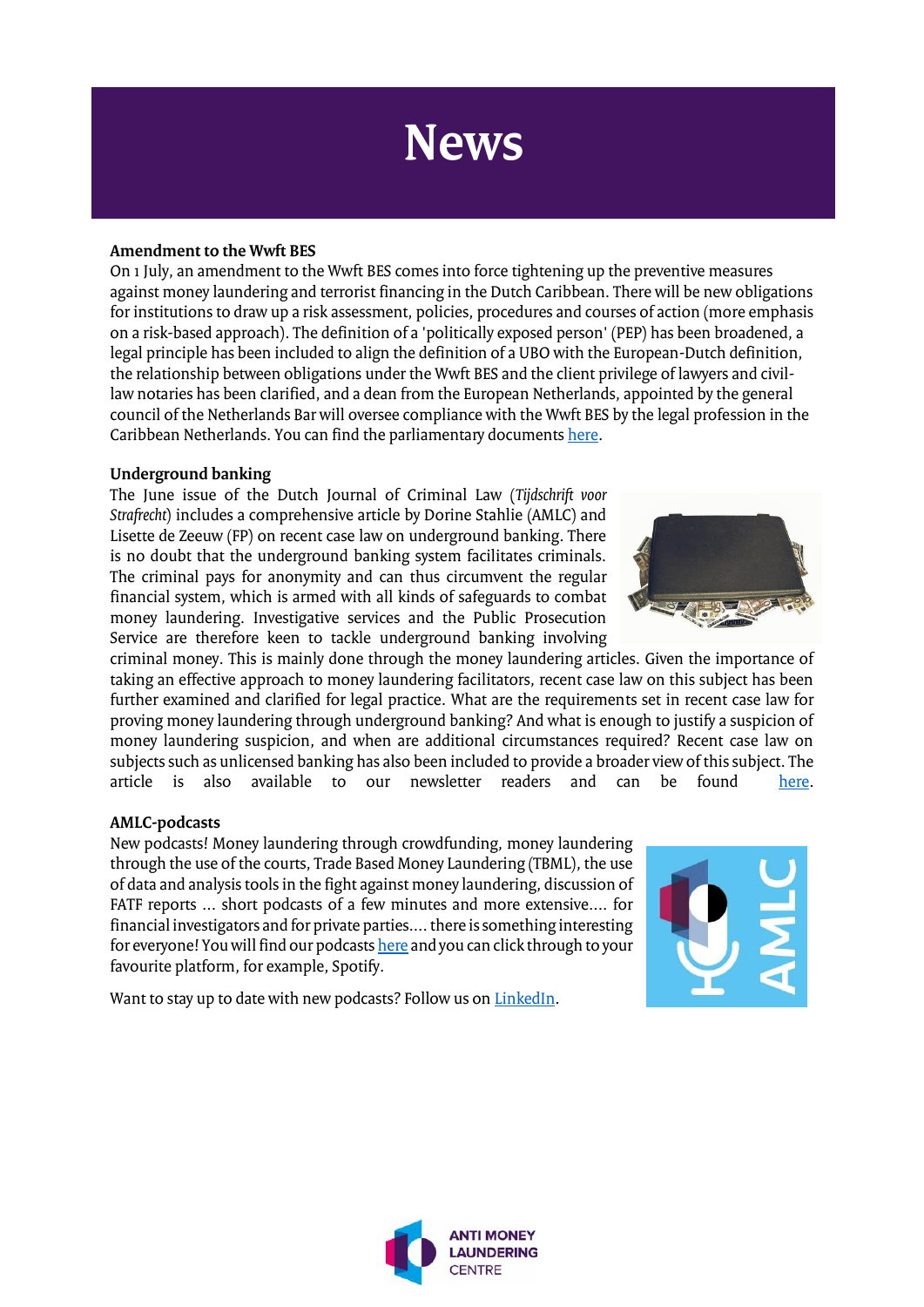### **AML Game the Pressure Cooker**

#### **Money Laundering Game: pressure cooker**

*Interview with Sebastiaan van Zijl (PwC) and Dorine Stahlie (AMLC)*

*PwC and AMLC have jointly developed a new money laundering game. An initial version of the game was presented at the Fraud Film Festival in 2019. Since then, the game has been further developed. On 17 June, the game was officially 'launched' through an online event. Sebastiaan van Zijl and Dorine Stahlie explain the game and this public-private partnership.* 

#### **Tell us in a few sentences what the pressure cooker is?**

*Dorine*: In the pressure cooker, the participants put themselves in the shoes of consultants of the company NaBook. Those advisors help NaBook work out if and how NaBook has been *unwillingly* used by criminals to launder money. They are given some starting information, and during the game we provide access to

a dashboard with a great deal of data. The participants have to come up with possible money laundering structures within 60 minutes. *Sebastiaan*: Former PwC member Jeroen Goudsmit is the spiritual father of this project. He wanted his clients to experience that if you're looking for fraud, you shouldn't start by haphazardly delving into large amounts of data. That doesn't work: you have to base your approach on a hypothesis. Jeroen discussed this idea with AMLC member Diego Crijns, who warmly welcomed it. His view was that to formulate those hypotheses; you need to think like a criminal. With PwC member Sofie Wulp in attendance, we then set to work. The aim of the game is to learn to work based on hypotheses and acquire knowledge about money laundering.



From left to right: Diego Crijns, Sebastiaan van Zijl, Dorine Stahlie en Sofie Wulp at the launch of the aame on June 17.

#### **What kind of company is NaBook?**

*Sebastiaan*: NaBook is a Dutch company that started out as a second-hand bookstore. At one point, a webshop was set up to sell second-hand books online as well. The company grew quickly. For that reason, NaBook drew the attention of other bookstores as well. The business model of NaBook now consists of several pillars: the sale of second-hand books supplied by hundreds of thrift stores, the sale of unmarketable second-hand books from the thrift stores to recyclers, and the provision of a platform for the online sale of books from other bookstores. Purchases at the NaBook webshop are settled through an online payment system. The payment goes in bulk from NaBook to the bookstore, and NaBook deducts a commission. The bookstore itself ships the books, so NaBook does not know of that. *Dorine*: Perhaps the first hypothesis is already bubbling up!

#### **Participants have signed up, and then?**

*Dorine*: They are given some information beforehand, including about the company NaBook. For now, we are organizing the game remotely, which means that all participants meet online. The game kicks off with an urgent call from Nabook's CEO, and then the participants break up into subgroups. The various groups first formulate hypotheses on how NaBook can be abused in a money-laundering scheme. Prior to the game they were given basic information what criminals do to launder their criminal assets: their aim is to place their money in the financial system, disguise its origin, and put up a justification the

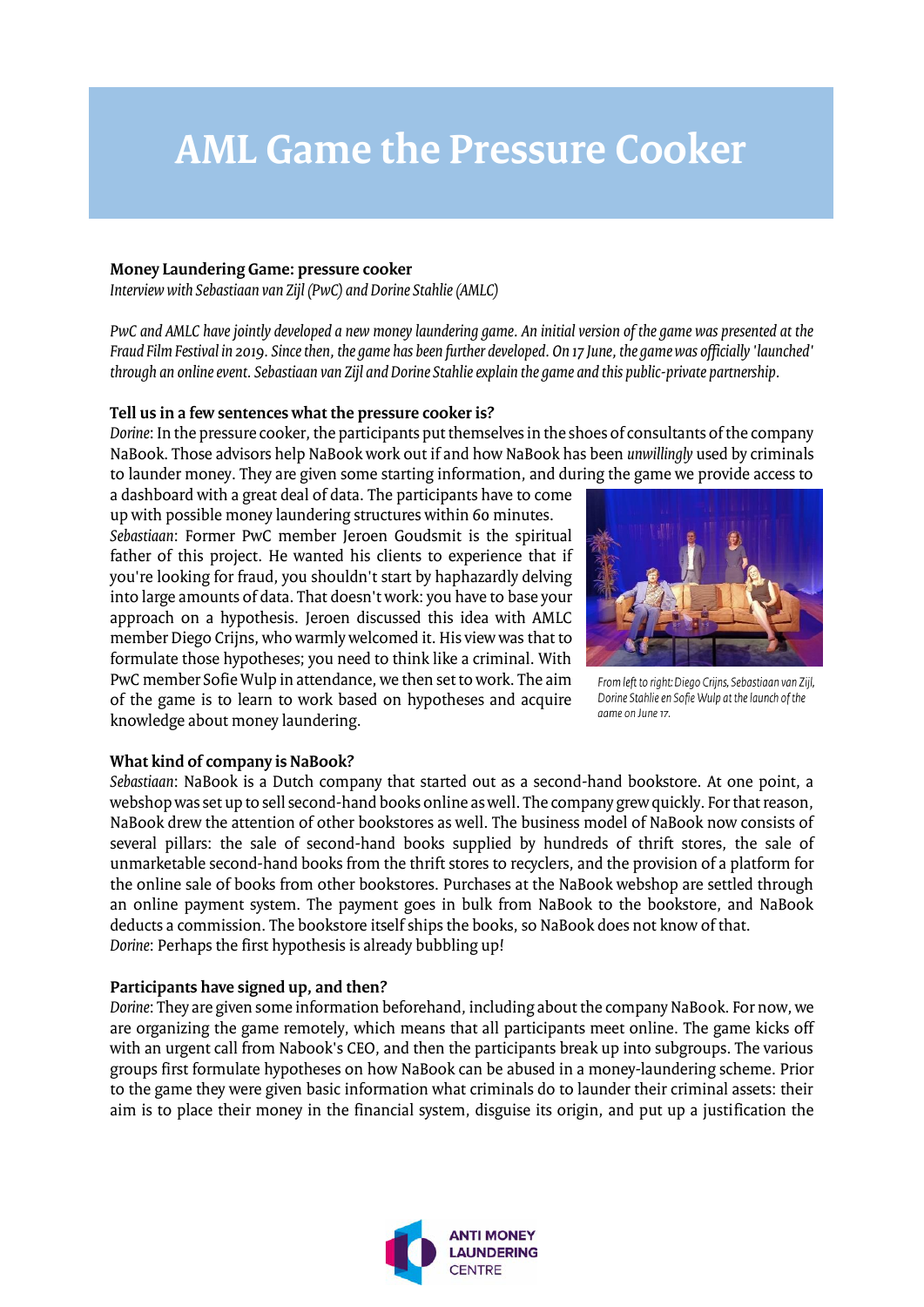criminal money so they can spend it undisturbed. They need that information to formulate hypotheses, but we also give some hints. Each subgroup has a supervisor from PwC and the AMLC to help them.



screenshot datadashboard

*Sebastiaan*: Next, the groups are given access to a data dashboard. It contains all kinds of data about the company NaBook. Which publishers use the platform, how many books do these individual publishers sell and at what price, from which bank accounts are purchases made, etc. Based on the hypotheses formulated by the group, the data is reviewed and the hypotheses verified or rejected.

*Dorine*: The different groups come together again for feedback. Each group gives a short pitch sharing what the group found. It then sets out, in a structured manner, how NaBook was used and what data could have been used to find this out.

*Sebastiaan*: With this game, we mainly focus on companies that can be unwittingly used for money laundering constructions. We hope that after the game they can detect the risks in their company so that mitigating measures can be taken.

#### **Government parties and private parties have different interests. What did you notice about this in the cooperation?**

*Dorine*: We had one common goal in this project: include as many companies as possible in the joint effort to keep criminals out. So we were all on the same page. PwC, good at data analysis, put a lot of energy into a superb and realistic data dashboard, and we were able to contribute our experiences from criminal investigations to arrive at realistic hypotheses. It was precisely by sitting down together that we achieved an excellent result. Of course, sometimes there are different interests and priorities, but our experience is: if you have a common goal, you will get there.

*Interested in participating in one of the sessions on 14/9, 28/9, 7/10 of 14/10? Mail to: [Fiod.PwC.pressurecooker@belastingdienst.nl](mailto:Fiod.PwC.pressurecooker@belastingdienst.nl)*

*Maximum 3 participants per organisation to allow as many organisations as possible to participate.*

## **Case law**

**Supreme Court, May 25, 2021: [ECLI:NL:HR:2021:728](https://uitspraken.rechtspraak.nl/inziendocument?id=ECLI:NL:HR:2021:728&showbutton=true&keyword=2021:728) and [ECLI:NL:PHR:2021:495](https://uitspraken.rechtspraak.nl/inziendocument?id=ECLI:NL:PHR:2021:495&showbutton=true&keyword=ECLI:NL:PHR:2021:495+) (Individual** 

**responsibility for reporting unusual transactions)** This case involved a car dealer suspected of being the de facto leader of the legal entity's breach of the reporting obligation. In the first instance and on appeal, the defendant stated that he knew about the reporting obligation but had no intention of violating the Wwft, assuming that his accountant would file the reports. The Court and the Court of Appeal rejected this, because there was no evidence of an agreement with the



accountant on filing reports. In cassation the defendant complained about the proven intent. The

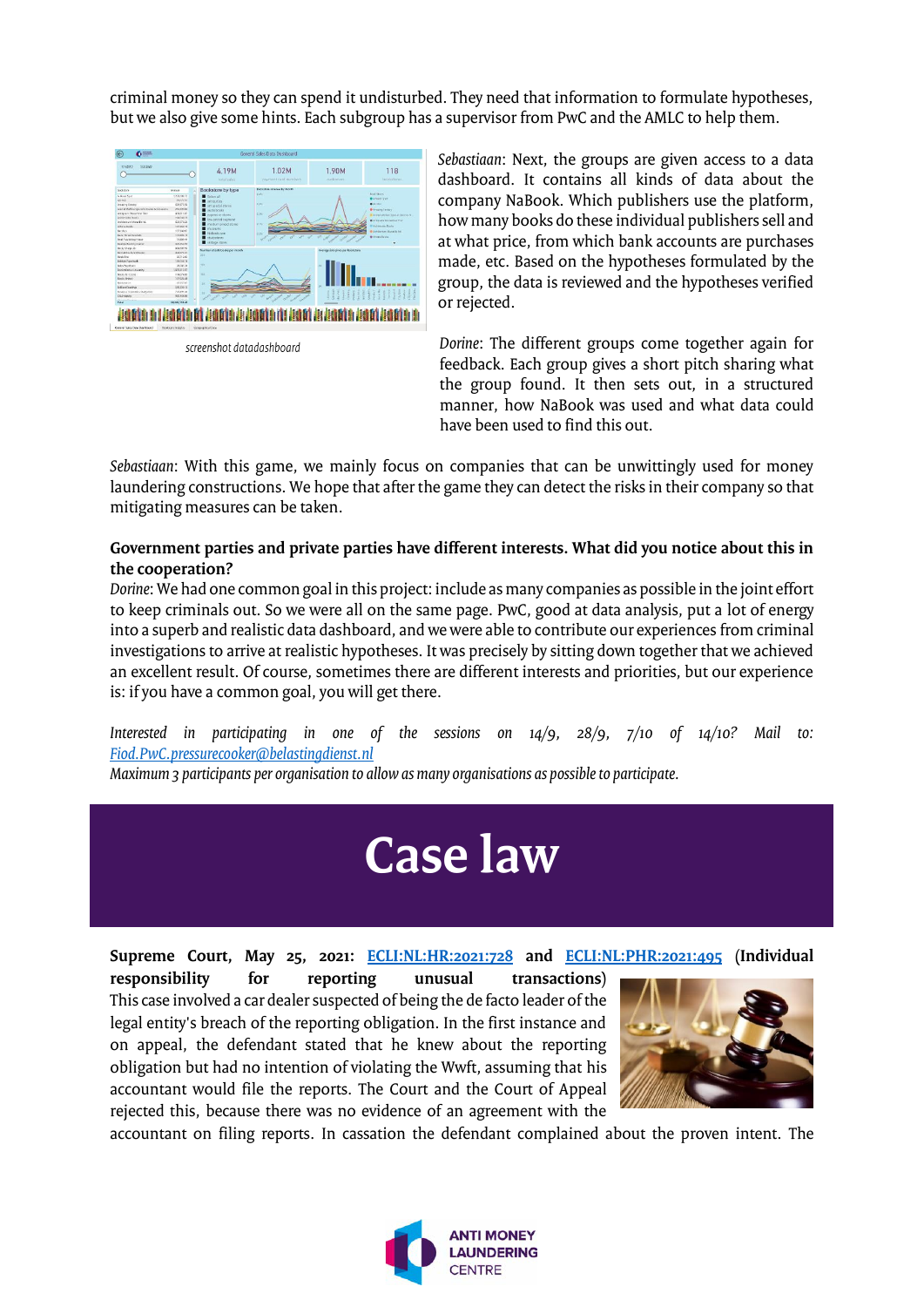Supreme Court upheld the judgment of the Court of Appeal without addressing its substance. The Procurator-General did however do so in his advisory opinion. The Court of Appeal's finding that the existence of an agreement with the accountant has not become plausible implies that the defendant at least consciously accepted the significant chance that the report would not be filed. This constitutes (conditional) intent. The Court based this, among other things, on the accountant'stestimony that there was no agreement on reporting. The accountant also testified that they visited the accused monthly. This meant that in many cases, the accountant was unable to file an immediate report, although this is required under Section 16 of the Wwft. The Court of Appeal's finding that the accused was the de facto leader of the violation of the reporting obligation is therefore understandable. *The Supreme Court confirmed in this case that a Wwft institution cannot hide behind an accountant. The fact that the accountant has filed reports for the car dealer in the past does not relieve him of his own responsibility for complying with the reporting obligation. It must in any event at least be verified that the accountant has actually filed the reports. Also, an unusual transaction must be reported without delay. That means within at least fourteen days.*

#### **Amsterdam Court of Appeal, 20 April 2021:** [ECLI:NL:GHAMS:2021:1111](https://uitspraken.rechtspraak.nl/inziendocument?id=ECLI:NL:GHAMS:2021:1111&showbutton=true&keyword=ECLI:NL:GHAMS:2021:1111+) **(Money laundering with art)**

In this case, a defendant relied on the art trade to explain the possession of a large sum of cash. The defendant was suspected of being involved in drug trafficking. During the search of his home, a safe was found containing €100,000 consisting of various denominations, including 50 banknotes of  $\epsilon$  500. The defendant stated that this money was his. The question to be answered is whether this money derived from crime. According to the Court, there is a suspicion of money laundering because of the considerable amount of cash in



denominations of 500, which are rare in legal payment transactions. For that reason, the defendant may be required to give a statement that is concrete, verifiable and not highly unlikely at first sight.

The defendant stated that he made the money by trading in art and that he had borrowed the money. To support his statement, he submitted his accounts for the year 2015, which was further examined by the police. According to his accountant, the suspect's company did not keep any purchase or sales invoices in its records: everything was done in cash. As a result, the purchase and sales figures are not verifiable. Because the information about the business operations was based exclusively on the defendant's word and the records were not found conclusive, the Court of Appeal considered it impossible to verify in any way whether the defendant had actually traded in art. Therefore, the Court of Appeal concluded that the defendant's statement was not verifiable and that the only possible explanation was that the €100,000.00 derived from crime. The defendant was convicted of money laundering.

*Art is an attractive vehicle to launder money, because its value is difficult to determine. The accounts kept in this case were unusual and did not provide a sound basis for the art transactions. The unusual pattern of payment traffic, the preference for cash, and the fact that there were payments without an invoice were remarkable.*

#### **Court of The Hague, 18 March 2021: [ECLI:NL:RBDHA:2021:2457](https://uitspraken.rechtspraak.nl/inziendocument?id=ECLI:NL:RBDHA:2021:2457&showbutton=true&keyword=ECLI:NL:RBDHA:2021:2457) (preliminary relief proceedings**

**against privacy organisation UBO register)** We have previously reported o[n the UBO register](https://www.amlc.nl/ubo-ultimate-beneficial-owners/) in our newsletters and on our website. The register entered into force in the Netherlands in September 2020 and contributes to the fight against money laundering. Since then, companies



and legal entities have been required to register their direct or indirect owners. Some of this personal

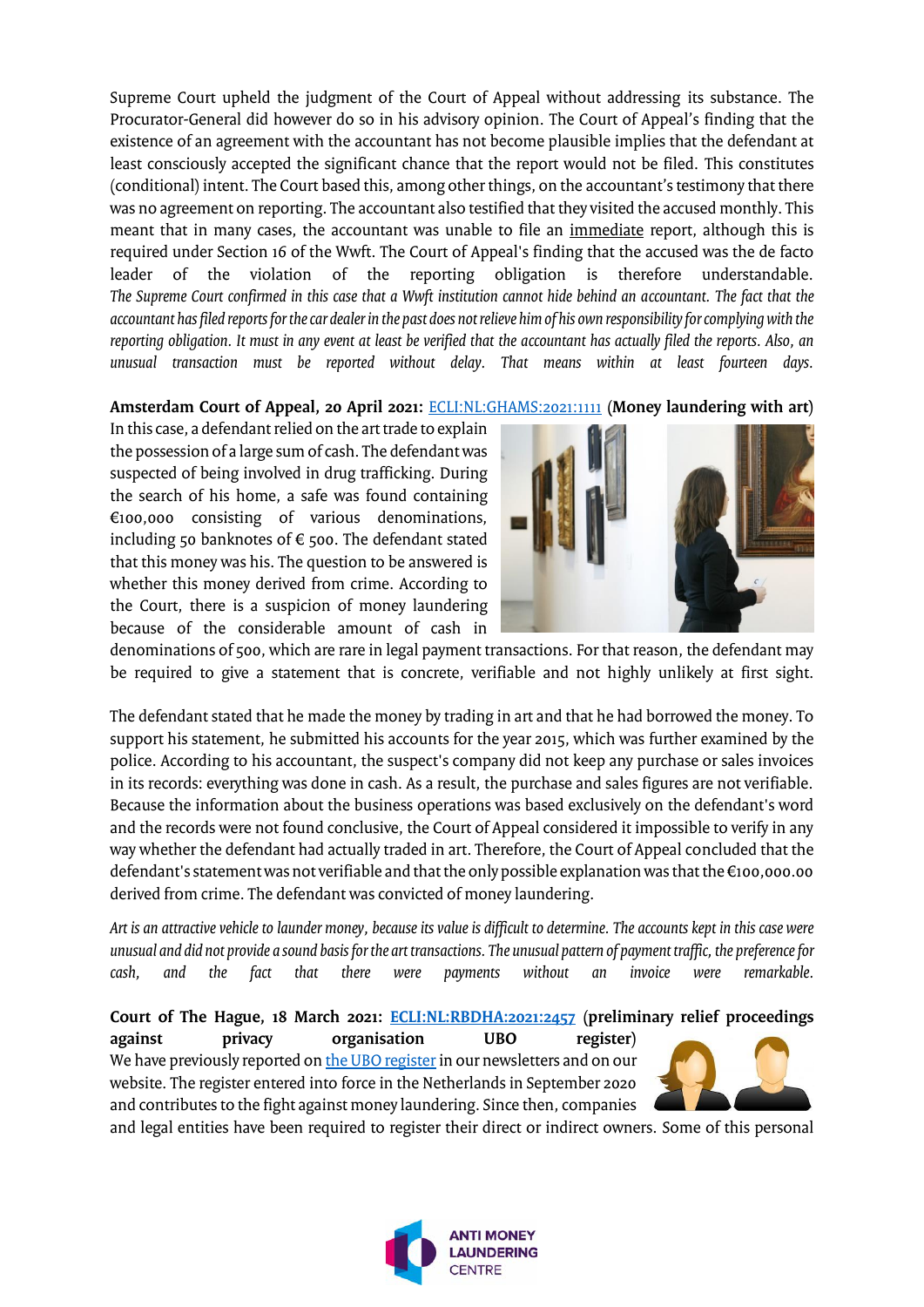information, such as the name and economic interest of the UBO, is publicly disclosed through the register.

In preliminary relief proceedings, the foundation Privacy First claimed that the obligation to register privacy-sensitive data regarding the UBO should be set aside. According to Privacy First, by requiring a public UBO register, the Union legislature is violating the protection of UBO privacy. According to the privacy organization, in particular public access to UBO information poses a problem. Privacy First claims that only the competent authorities should have access to the data. Although Privacy First agrees that combating money laundering is a legitimate reason to infringe the fundamental rights of privacy and personal data protection, it does not regard the infringement as proportional. According to Privacy First, money laundering can also be effectively combated without a publicly accessible UBO register. Privacy First also petitioned the preliminary relief judge to put questions to the European Court of Justice about the lawfulness of the UBO register.

The Court in preliminary relief proceedings ruled that the obligation to provide information about the UBO cannot be set aside because the State may not act contrary to the Fifth Anti-Money Laundering Directive. The decision on the legality of the AMLD5 Directive is reserved to the Court of Justice of the European Union.

*The Court upheld the Dutch UBO register but acknowledged that there are doubts about its mandatory public nature. The Court could have submitted preliminary questions on the legality of the register to the European Court, but did not do so because a Luxembourg court has already submitted questions to the Court on this point. No answer has yet been received. Privacy First appealed both the Court's decision to uphold the UBO register and its decision not to raise any preliminary questions.*